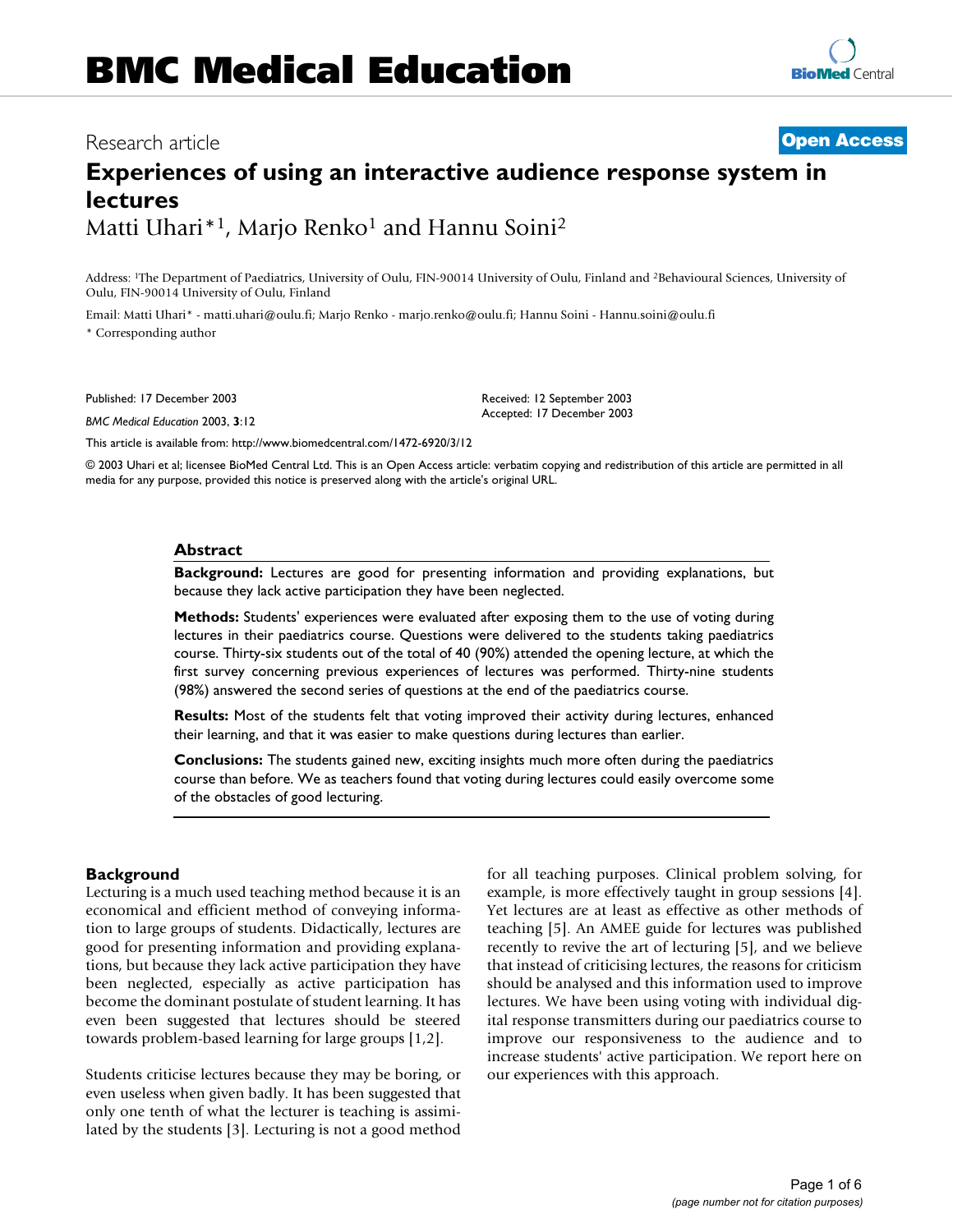

## Figure 1

The transmitters are kept in a locker in the lecture room which is opened before the lecture. Students pick them up as they enter the room and return them after the lecture. Each transmitter is numbered.



## Figure 3

A question and its alternative answers can be shown to the whole audience, with voting percentages and the right answer highlighted if desired.



## Figure 2

The PC-based software interface of the voting device. The play list includes PowerPoint files and questions, which can be written with the software or imported from a text editor.

# **Methods**

We purchased a voting system (Interactive Presenter®, Dolphin Interactive Ltd, Finland, [http://www.interac](http://www.interactivepresenter.com) [tivepresenter.com\)](http://www.interactivepresenter.com) three years ago and have used it regularly both in our undergraduate and postgraduate teaching and in our meetings to the staff of our department. In addition to the voting system a computer with a data projector is needed. The costs of the system depend on the number of transmitters for the students and on the quality of computer and data projector. We did not have any additional costs of the use of the system. At the time we purchased the system we could have bought six well equipped microcomputers at the same price. The device includes a fixed infrared receiver on the wall of the lecture room that is connected to a computer, also in the lecture room. Each student picks up a transmitter from a box when arriving in the lecture room (Figure 1). The PCbased software interface allows the teacher to construct the lecture using PowerPoint slides, www addresses and videos and to add questions between the slides (Figure 2). The students' answers are shown to the audience under each question and presented as bars or as percentages. The right answer, if there is one, can be highlighted (Figure 3). The voting device allows multiple choice questions with from 0 to 9 alternatives to be used and each respondent can select only one answer. The whole teaching staff was trained to use the voting device during a half day session. After that some personal guidance and support from other teachers were needed. Four of six teachers adopted the method and used it during 33 lectures out of the total of 63 forty-five minutes lectures given in our paediatrics course.

The students attending our paediatrics course are in their fifth year of medical studies. The course lasts ten weeks and is held twice a year, with about 40 to 50 students on each occasion. All the teachers use a data projector and PowerPoint for audio-visual purposes. This has enabled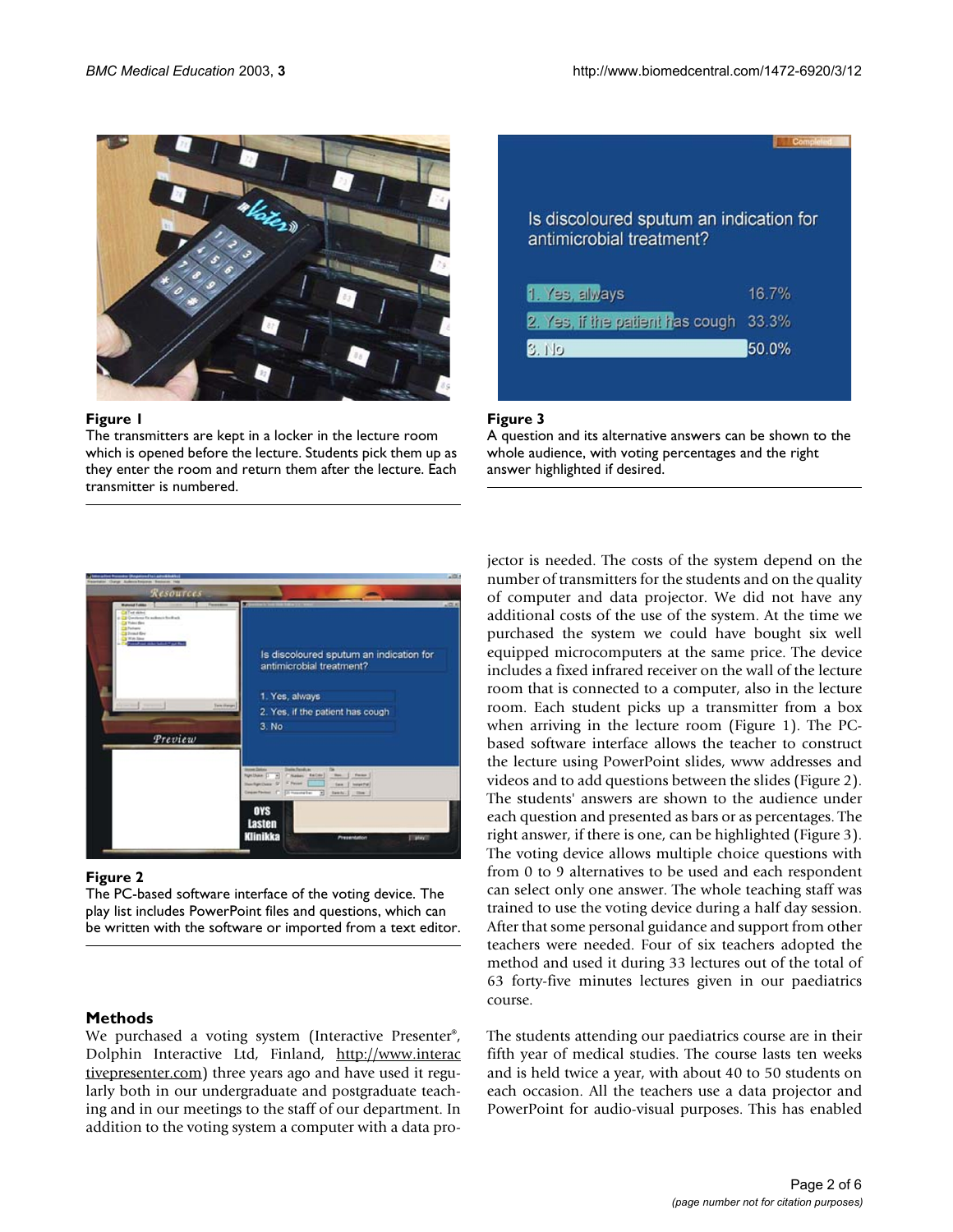

## **Figure 4**

Student attendance and activity in lectures. The x-axis shows the percentages of students giving the respective estimates of their attendance at lectures or their activity during them. Questions were asked immediately before (Before) and after (After) the paediatrics course of 40 students in the spring 2002.

us to produce a booklet of handouts which is given to the students at the beginning of each course [6].

We asked the students attending the paediatrics course in the spring 2002 sixteen questions about lecturing during the first introductory lecture of the course. We repeated 15 of them at the end of the course and asked three more questions specifically about the voting practice during the preceding paediatrics course. Since the same experience was asked in more than one way we report here the results only of the 12 unique responses. To ensure true answers the students responded anonymously. The students were not informed that we were interested in voting per se but merely on their experiences on lecturing in general. The questions were put before them using the voting device but without commenting on their answers, to avoid any interference due to the survey itself. However, because of these arrangements we were only able to use the unpaired chi-square test in the analyses even though each student answered twice and the responses were actually paired. Hence the results of the statistical tests should be treated with caution.

## **Results**

Four of the six lecturers used the voting system in 33 lecture hours (52% of the total). The usual number of questions during a 45 minutes lecture was six. Thirty-six students out of the total of 40 (90%) attended the opening lecture, at which the first survey concerning previous experiences of lectures was performed. Thirty-nine students (98%) answered the second series of questions at the end of the course.

Students attended actively in the lectures, since 80% of them attended on more than 60% of the occasions. This level of activity did not change significantly during the course. The students estimated that they had been active less than half of the time during previous lecture courses, but their activity increased markedly at the paediatrics lectures (Figure 4).

Before the use of voting one quarter of the students had totally disagreed with the statement that "it is easy to ask questions during lectures", but the number of students agreeing with it increased significantly during the paediatrics course (Figure 5). Similar changes occurred in the level of learning during lectures and in their knowledge of what their fellow students thought about the topic of the lecture (Figure 5). Our prior distribution of handouts was reflected in a change in the time taken to make notes during lectures (Figure 5).

More than 80% of the students felt that voting improved their learning, and most of them felt that it enhanced questioning during lectures, although some students disagreed on this latter point (Figure 6).

Students felt that lectures helped them realize what was important. This is a finding which voting did not alter (Figure 7). Also, most of the students disagreed with the statement that there should be less lectures in the teaching of medicine, even though more than 80% had found lectures annoying or boring before the paediatrics course (Figure 7). The students gained new, exciting insights much more often during the paediatrics course than before, 23% of them got new insights often or almost always during lectures before the paediatrics course as compared to 61% after paediatrics ( $P < 0.01$  for the difference of the proportions) (Figure 7).

## **Discussion**

As teachers we found voting an exciting and useful tool for activating students during lectures, and this survey shows that the students were similarly excited about it. Our experiences were so positive that at present all the teachers are using voting during the lectures in paediatrics. The main pedagogical goal of a lecture is to convey information and explanations, and we think that this was achieved, as about 80% of the students felt that lectures enhanced their learning as compared with studying on their own. Voting did not increase the activity of the students to participate on our lectures. We think that this happened because the participation was active already before the use of voting.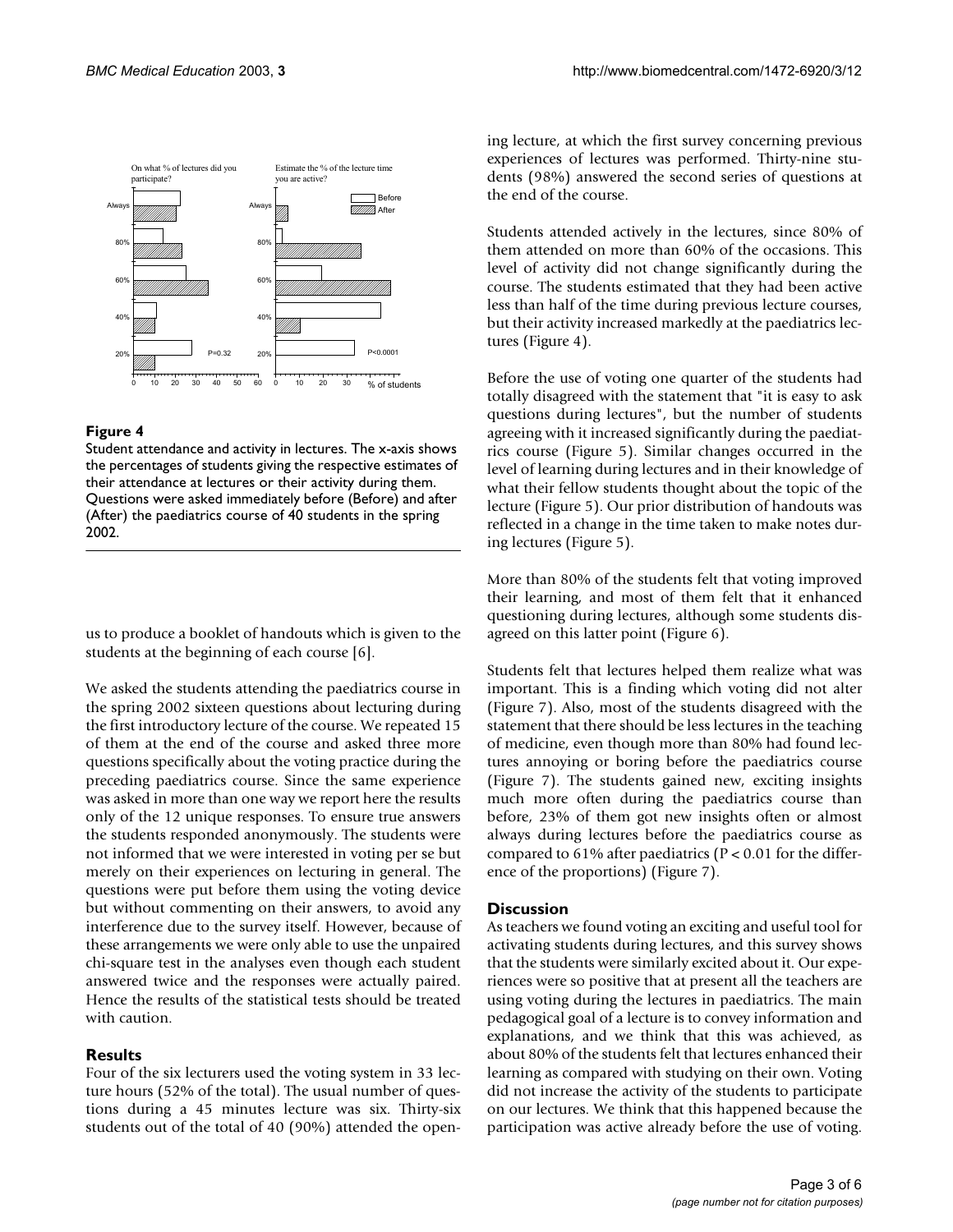

## Percentage student responses to four statements about lecturing, a lecture course that included voting) **Figure 5** and the effect of voting on these responses (before vs. after

Percentage student responses to four statements about lecturing, and the effect of voting on these responses (before vs. after a lecture course that included voting).



#### **Figure 6**

Student responses to statements about voting during lectures.

However, voting could increase the activity of participation in situations where it is low without any interactivity during lectures.

According to McLaughlin and Mandin [3], teachers' views of the reasons for failure in lecturing were mostly a misjudgement of the learners/context or flawed implementation of the teaching strategy. The use of voting may improve the teaching strategy, but it cannot otherwise improve a poorly organised or poorly judged lecture. Voting can help the lecturer to be organised and responsive to the students, however.

Voting can be used for several purposes. By asking questions the lecturer can find out what the students know already and can concentrate on those aspects of the topic which are not well understood. The voting system allows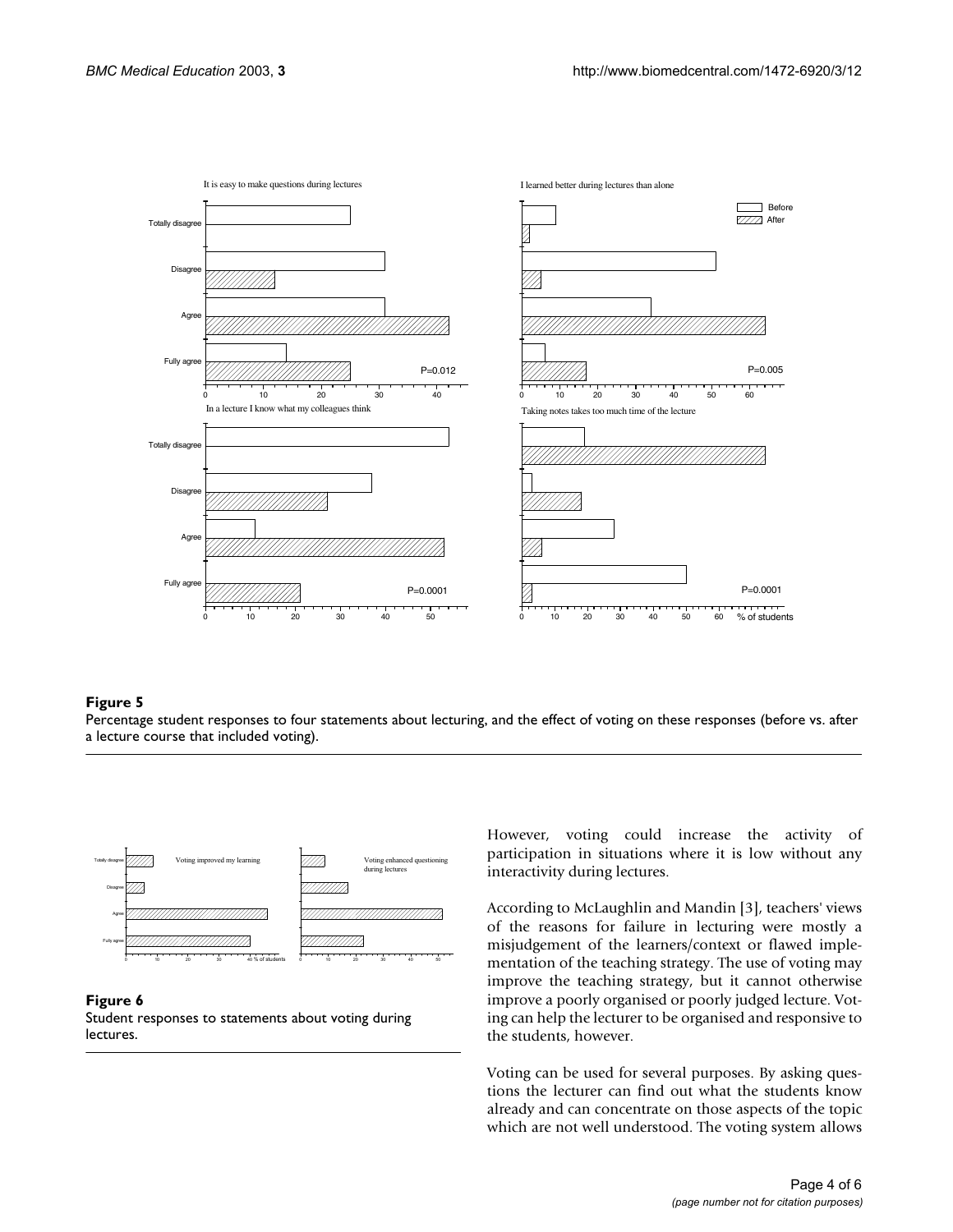



all the students to express their opinions and not only those opinion leaders who are active and brave enough to express their thoughts aloud. A lecture given with questions can be used to know students' attitudes. Without anonymous voting it is often too difficult for the students to express their attitudes, especially if they differ from those that they assume the lecturer has. In our experience voting made this possible and opened the way to useful discussions. Voting can be used for organising examinations, especially if there is no need to evaluate each student's grade but merely to give the students feedback on their knowledge for their own future use.

Students' explanations for poor lecturing include a nonresponsive lecturer, a boring lecture and a lecturer who does not provide opportunities to ask questions [3]. These are aspects which improved significantly during our course where we used voting. The validity of students'

ratings when used as we did here has been found to be good [7].

New audiovisual devices make it possible to show pictures of patient cases and to improve understanding by using complex illustrations during lectures. The same devices can also be used to prepare handouts so that the students do not have to make notes and are able to concentrate on learning and to take part in voting [6]. There are several aspects which should be kept in mind when using voting [8]. First of all, the questions should be clear and easy to understand quickly. There should not be more than five alternative answers. More time should be allowed for discussions than earlier. The students in our survey reported that voting helped them to participate in discussions, and a lecturer using voting should be prepared to allow time for this.